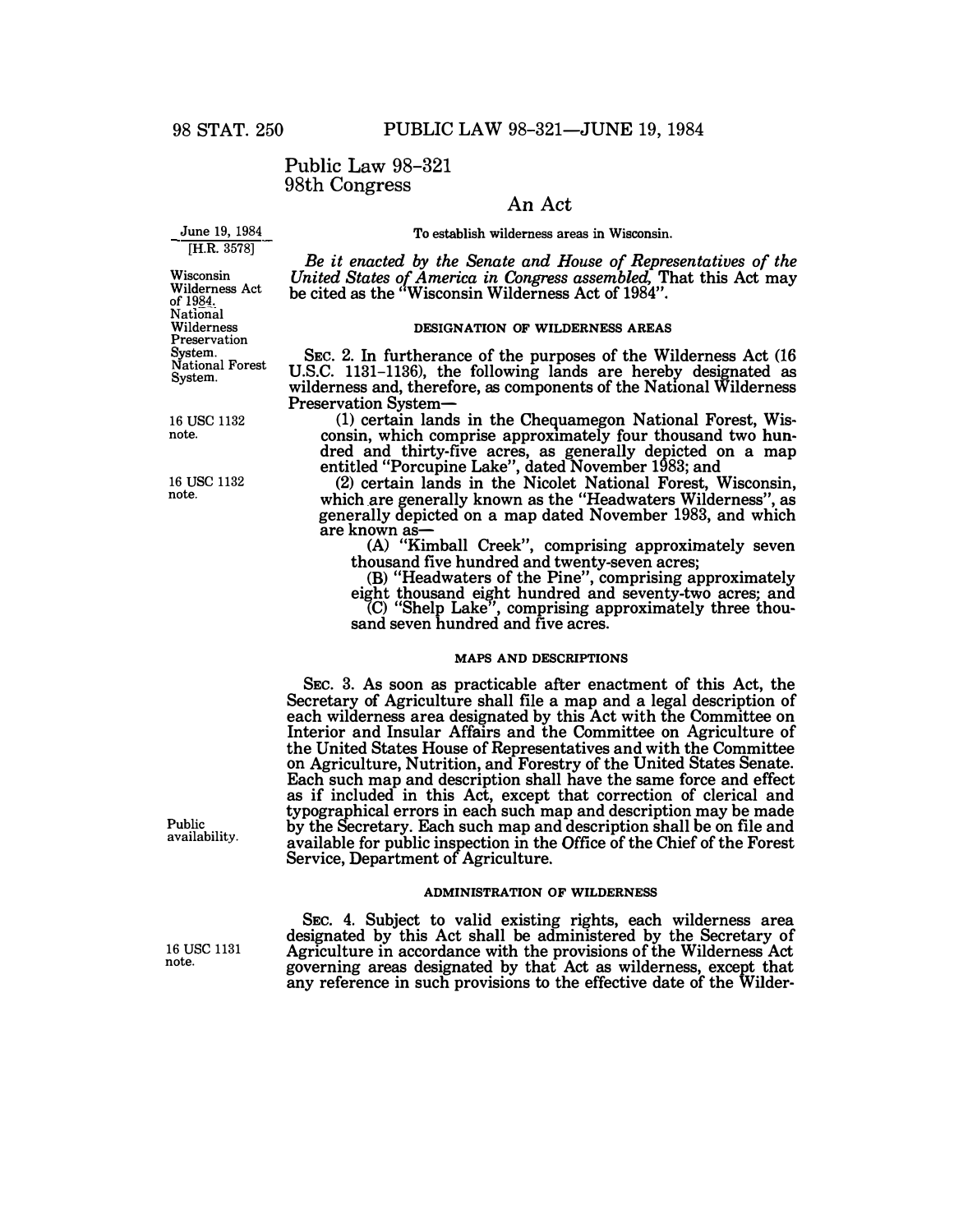**ness Act shall be deemed to be a reference to the date of enactment of this Act.** 

### **EFFECT OF RARE II**

SEC. 5. (a) The Congress finds that-

(1) **the Department of Agriculture has completed the second roadless area review and evaluation program (RARE II); and** 

**(2) the Congress has made its own review and examination of National Forest System roadless areas in the State of Wisconsin and of the environmental impacts associated with alternative allocations of such areas.** 

**(b) On the basis of such review, the Congress hereby determines Congress. and directs that-**

**(1) without passing on the question of the legal and factual**  sufficiency of the RARE II final environmental statement **(dated January 1979) with respect to National Forest System lands in States other than Wisconsin, such statement shall not be subject to judicial review with respect to National Forest System lands in the State of Wisconsin;** 

**(2) with respect to the National Forest System lands in the State of Wisconsin which were reviewed by the Department of Agriculture in the second roadless area review and evaluation (RARE II) and those lands referred to in subsection (d), that review and evaluation or reference shall be deemed for the purposes of the initial land management plans required for such lands by the Forest and Rangeland Renewable Resources Planning Act of 1974, as amended by the National Forest Management Act of 1976, to be an adequate consideration of the suitability of such lands for inclusion in the National Wilderness Preservation System and the Department of Agriculture shall not be required to review the wilderness option prior to the revisions of the plans, but shall review the wilderness option when the plans are revised, which revisions will ordinarily occur on a ten-year cycle, or at least every fifteen years, unless, prior to such time, the Secretary of Agriculture finds that conditions in a unit have significantly changed;** 

**(3) areas in the State of Wisconsin reviewed in such final environmental statement or referenced in subsection (d) and not designated wilderness upon enactment of this Act shall be managed for multiple use in accordance with land management plans pursuant to section 6 of the Forest and Rangeland Renewable Resources Planning Act of 1974, as amended by the 16 USC 1604. National Forest Management Act of 1976:** *Provided,* **That such areas need not be managed for the purpose of protecting their suitability for wilderness designation prior to or during revision of the initial land management plans;** 

**(4) in the event that revised land management plans in the State of Wisconsin are implemented pursuant to section 6 of the Forest and Rangeland Renewable Resources Planning Act of 1974, as amended by the National Forest Management Act of 16 USC 1604. 1976, and other applicable law, areas not recommended for wilderness designation need not be managed for the purpose of protecting their suitability for wilderness designation prior to or during revision of such plans, and areas recommended for wilderness designation shall be managed for the purpose of protecting their suitability for wilderness designation as may be**

**16 USC 1600 note.**<br> **16 USC 1600 note.** 

**Conservation.** 

**<sup>16</sup>**usc **<sup>1131</sup> note.**